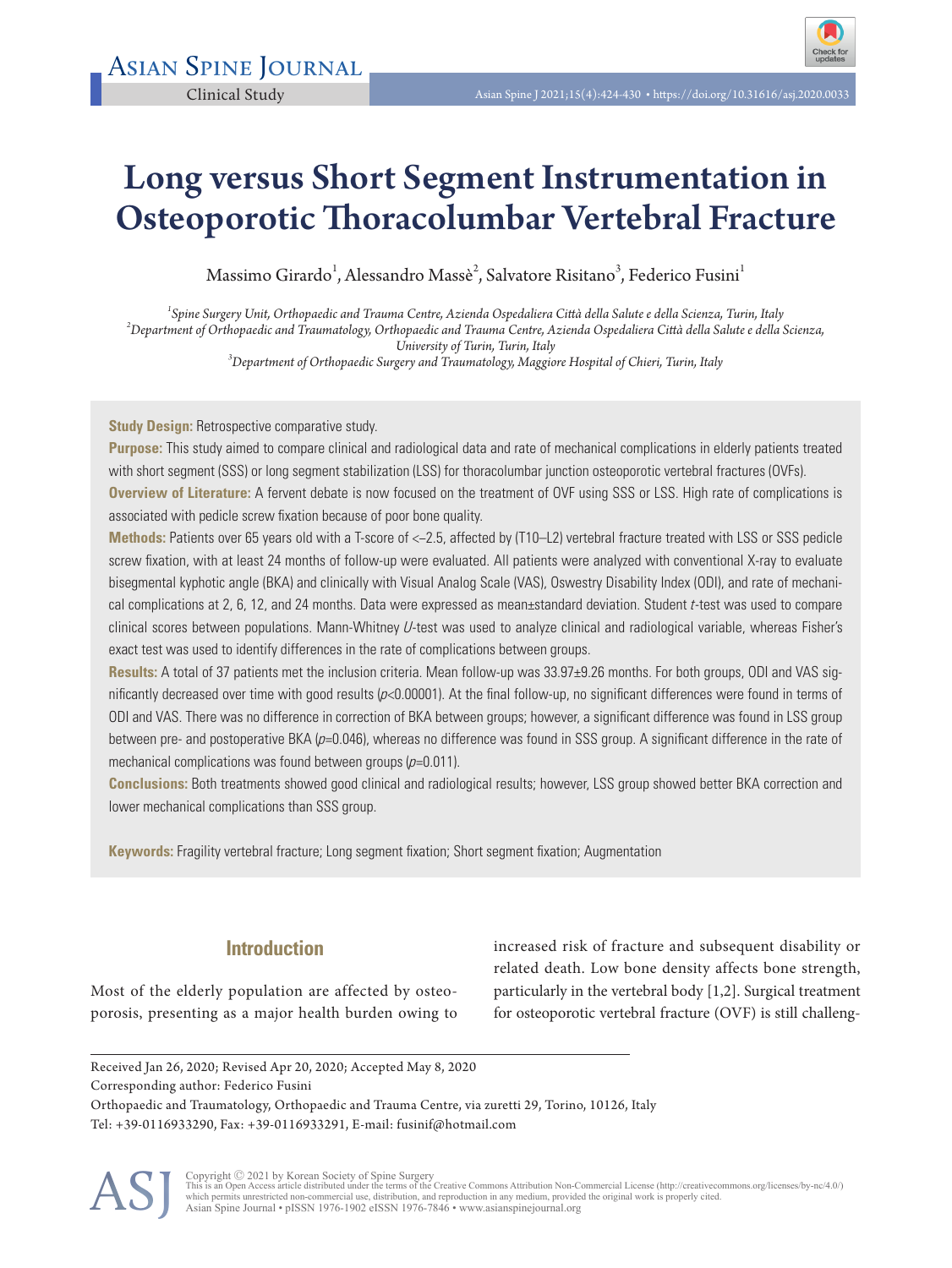ing for spine surgeons. The literature reports several approaches to treatment, but there is no current consensus on a standard technique [3-7]. Compared with younger population, high rate of complications is associated with pedicle screw fixation because of poor bone quality such as loosening, pullout, or screw migration [8].

Improvement of fixation technique and new pedicle screw shape could help spine surgeons in the treatment of challenging cases [5,9]. However, despite these features, the risk of treatment failure is still high [10,11]. Currently, a fervent debate is focused on the treatment for OVF using short segment (SSS) or long segment stabilization (LSS). Some surgeons prefer to save motion of adjacent segments, hence choosing SSS, whereas other surgeons opt to obtain a more stable construct with LSS but sacrificing some segment of motion [12,13].

This study aimed to evaluate and compare clinical and radiological data and rate of mechanical complications in patients treated with SSS or LSS for OVF of the thoracolumbar junction.

# **Materials and Methods**

#### **1. Study design**

Clinical and radiological data of patients treated in our institution using long or short segment pedicle screw fixation for osteoporotic fracture of the thoracolumbar spine (T10–L2) were collected and reviewed. All patients were evaluated using radiological examination with conventional X-ray and clinically with Visual Analog Scale (VAS) and Oswestry Disability Index (ODI) at 2, 6, 12, and 24 months. The need for surgical revision and complications were also recorded.

#### **2. Selection and description of participants**

Between January 2015 and December 2016, 137 consecutive patients affected by thoracolumbar vertebral fracture were admitted in our Orthopaedic and Trauma Centre, Azienda Ospedaliero Universitaria Città della Salute e della Scienza di Torino, Turin. Their records were identified using a retroactive revision of our database using the TrakCare program (InterSystems Corp., Cambridge, MA, USA).

We included patients over 65 years of age with a T-score of <−2.5, affected by T10–L2 vertebral fractures treated in our institution using SSS (one level above and under the fracture with intermediate screws in the affected vertebra) or LSS (two level above and below the affected vertebra, with or without intermediate screws) with or without polymethylmethacrylate (PMMA) augmentation. All patients were affected by osteoporotic fractures (OF) 3, OF 4, or OF 5 types of vertebral fracture according to the German Society for Orthopaedics and Trauma (DGOU) classification [14] and an OF classification-based scoring system >6.

The exclusion criteria were as follows: polytrauma, inflammatory diseases such as ankylosing spondylitis and rheumatoid arthritis, history of major surgery of the thoracolumbar spine (i.e., arthrodesis or with a combined approach [posterior+anterior]) or treated with vertebroplasty (VP) and kyphoplasty (KP) of the index vertebra, incomplete radiological or clinical data, or less than 24 months of follow-up.

### **3. Treatments**

All patients underwent a posterior stabilization with pedicle screws using an open approach with a freehand technique under general anesthesia. Intermediate shortsegment pedicle screws in the fractured vertebra were positioned according to pedicle integrity. In case of single pedicle fracture, screws were positioned asymmetrically, whereas no screws were positioned in case of bilateral pedicle fracture. Screw positioning was checked intraoperatively with fluoroscopic guidance. After surgery, all patients were free to move without support or corset. Generally, fractures with small fragmentation and comminuted fragments with acceptable kyphosis were treated with SSS (Figs. 1, 2) using intermediate pedicle screws according to pedicle integrity. In case of great fragmentation and comminuted fragments and segment kyphosis of >20°, an LSS was preferred (Fig. 3). Usually, stand-alone VP or KP can be used to successfully treat wedge fractures (AO A1 or OF 2) or incomplete burst fractures (AO A3 or OF 3) after 3 weeks of unsuccessful conservative treatment because of persistent pain [15,16]. In case of major posterior wall displacement or interruption, pedicle screws are preferable instead of VP or KP owing to risk of iatrogenic narrowing of the spinal canal [15].

Solid pedicle screws or augmented cannulated pedicle screws were used in all cases. No cannulated pedicle screws without PMMA augmentation were used, based on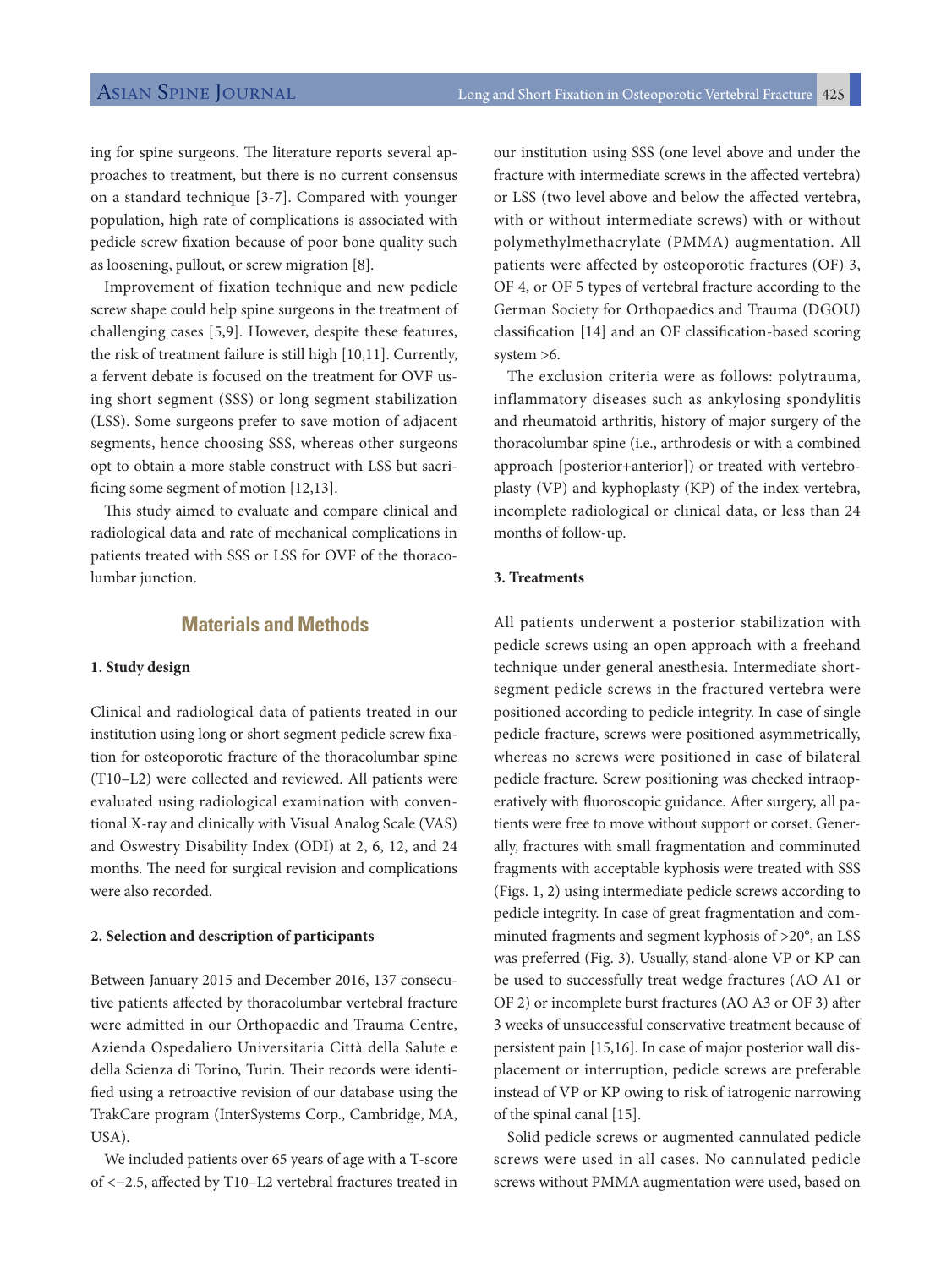

**Fig. 1.** Preoperative computed tomography scan with evidence of involvement of posterior wall in sagittal **(A)** and axial view **(B)** and postoperative L1 vertebral fracture X-ray **(C)** of a 78-year-old male patient treated with short segment instrumentation with short screw in affected vertebra without augmentation (arrow).



**Fig. 2.** Preoperative computed tomography scan evaluation in axial **(A)** and sagittal **(B)** view of a 76-year-old female patient with L1 vertebral fracture (arrow). **(C)** Postoperative X-ray of fracture treated with short segment fixation without augmentation.

the results of our previous work [4].

#### **4. Radiological assessment**

An independent radiologist, not involved in the study, evaluated the radiological data of all patients: thoracolumbar anteroposterior and lateral X-rays at 40 days, and 6, 12, and 24 months. Fractures were classified according to OF classification system [17]. Bisegmental kyphotic angle (BKA) on conventional X-ray was evaluated before treatment and at each follow-up.

#### **5. Measurements**

During follow-up, patients were clinically evaluated with VAS and ODI. All complications were recorded; proximal junctional kyphosis (PJK), implant loosening, pullout, or screw breakage were all considered as mechanical complications.

The study was conducted according to the Declaration of Helsinki and its later amendments. Ethical approval was obtained from Inter-Hospital Ethical Committee (no., 14/0006482). All patients provide written informed consent prior participation to the study.

#### **6. Statistical analysis**

Collected data are expressed as mean±standard deviation. Student *t-*test was used to compare clinical scores between populations. Mann-Whitney *U*-test was used to analyze clinical and radiological variables, whereas Fisher's exact test was used to identify differences in the rate of complications between short segment group and long segment group or between solid pedicle screws or augmented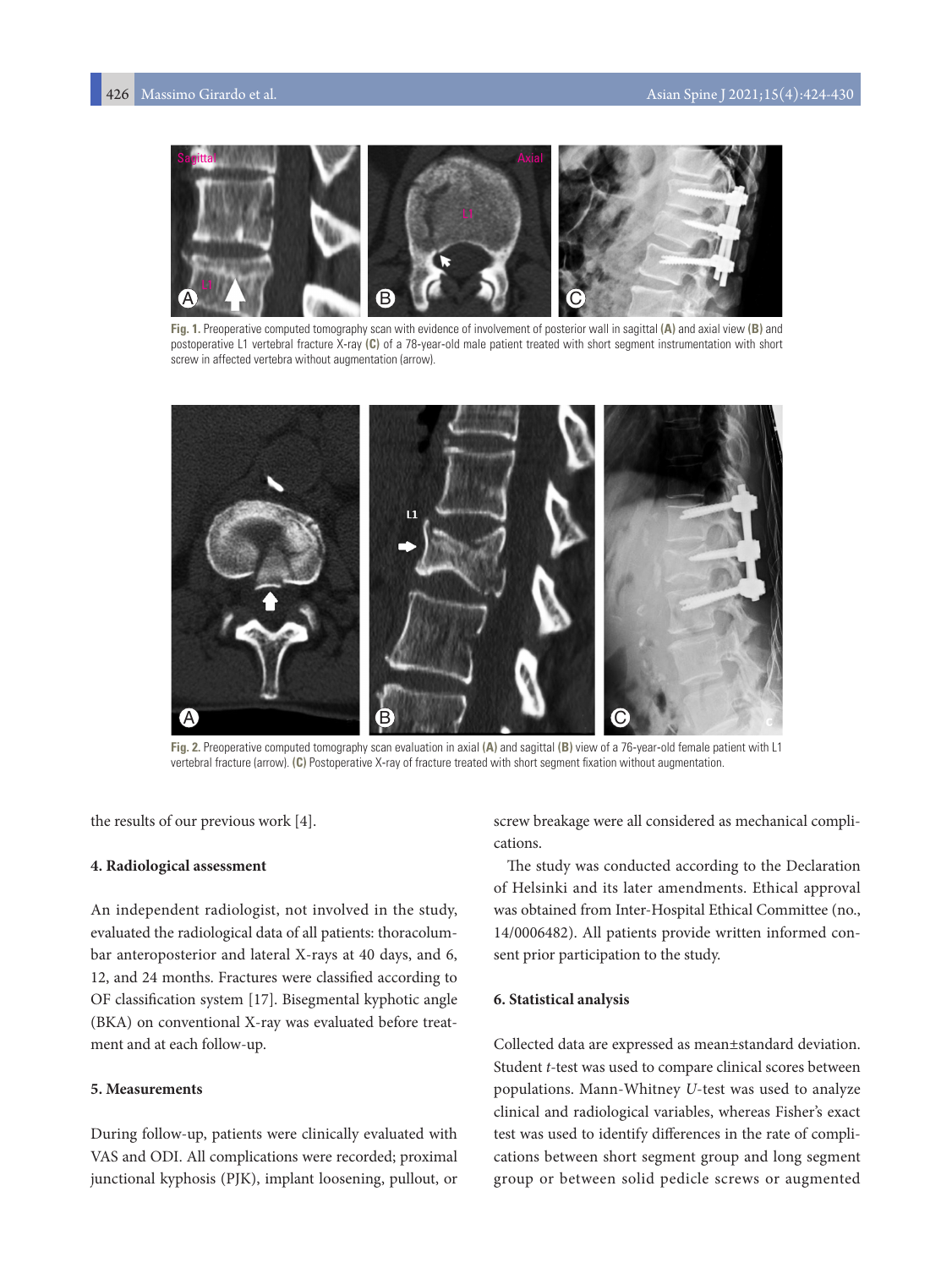

**Fig. 3. (A, B)** Postoperative X-ray in anteroposterior and lateral view of L1 vertebral fracture of a 66-year-old female patient treated with long segment fixation (two level above and below affected vertebrae) with polymethylmethacrylate without intermediate screw.

cannulated pedicle screws in each group. A *p*<0.05 was considered statistically significant. Stata ver. 13.0 software (Stata Corp., College Station, TX, USA) was used for statistical analysis.

# **Results**

A total of 37 patients (22 females and 15 males) met the inclusion criteria. Mean follow-up was 33.97±9.26 months. Demographic data and fracture types are presented in Table 1. Both groups were similar preoperatively.

For both groups, ODI and VAS significantly decreased over time with good results (*p*<0.00001). At the final follow-up, no significant differences were found in term of ODI (*p*=0.906) and VAS (*p*=0.853). Statistical analysis showed no difference in correction of BKA between groups (*p*=0.785); however, a significant difference was found he in LSS group between pre- and postoperative BKA ( $p=0.046$ ), whereas the same difference was not found in the SSS group (*p*=0.269). All complications are

**Table 1.** Main demographic characteristics of patients included in the study with OF classification distribution

| Characteristic                    | Value                 |  |  |
|-----------------------------------|-----------------------|--|--|
| Mean age (yr)                     | $70.38 + 5.45$        |  |  |
| Gender                            |                       |  |  |
| Female                            | 22                    |  |  |
| Male                              | 15                    |  |  |
| Long segment stabilization group  |                       |  |  |
| Male                              | 7                     |  |  |
| Female                            | 15                    |  |  |
| OF classification                 | 18 OF4, 4 OF5         |  |  |
| Short segment stabilization group |                       |  |  |
| Male                              | 8                     |  |  |
| Female                            | 7                     |  |  |
| OF classification                 | 12 OF3, 3 OF4         |  |  |
| Total                             | 37                    |  |  |
| OF classification                 | 12 OF3, 21 OF4, 4 OF5 |  |  |
| Mechanism of injury               |                       |  |  |
| No relevant trauma <sup>a)</sup>  | 9                     |  |  |
| Minor trauma <sup>b)</sup>        | 15                    |  |  |
| Fall from height <sup>c)</sup>    | 8                     |  |  |
| Other moderate energy traumad)    | 5                     |  |  |

Values are presented as mean±standard deviation or number. OF, osteoporotic fractures.

a)No relevant trauma connected to vertebral injury, i.e., twisting, coughing, sneezing, etc. <sup>b</sup>Fall from standing, seated position or from bed. <sup>c</sup>Fall from less than 1 m height. d)Car accident at low speed, pedestrian hit at extremely low speed, etc.

**Table 2.** Complications overview of patients included in the study and treated with SSS or LSS

| Variable                     | LSS                      | <b>SSS</b>    | $p$ -value   | Global $p$ -value |
|------------------------------|--------------------------|---------------|--------------|-------------------|
| Wound dehiscence             | 2                        | 2             | 1            |                   |
| Leakage                      | 3                        | 1             | 0.633        |                   |
| Pulmonary embolism           | 1                        |               | 1            |                   |
| Transitory paresthesia       | $\overline{\phantom{0}}$ |               | 0.41         |                   |
| Proximal junctional kyphosis |                          | 1             | 1            | 0 0 1 1           |
| Loosening                    |                          | $\mathcal{P}$ | 0.16         |                   |
| Pull out                     |                          | 3             | <u>በ በ59</u> |                   |

SSS, short segment stabilization; LSS, long segment stabilization.

presented in Table 2. One mechanical complication was reported for the LSS group (one PJK), whereas six mechanical complications were reported for the SSS group (three pullout, one PJK, two loosening). A significant difference was found between groups for mechanical com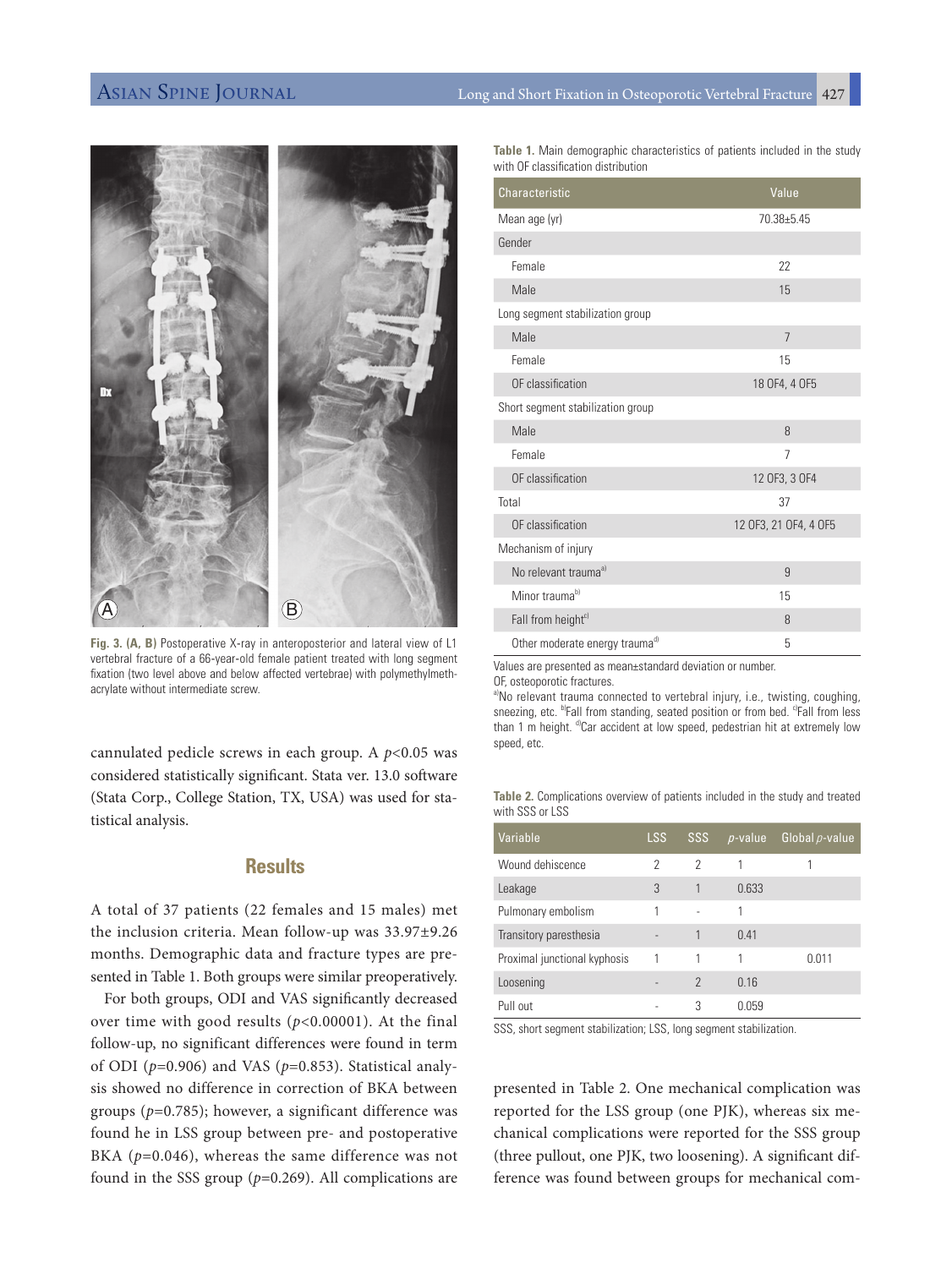plications (*p*=0.011).

In the subgroup analysis, 12 patients were treated with solid screws and 10 patients with augmented cannulated pedicle screws in the LSS group, whereas nine patients were treated with solid screws and six with augmented cannulated pedicle screws in the SSS group. Patients with PJK in the LSS group were treated with solid screws, whereas those in the SSS group were treated with cannulated augmented pedicle screws. All patients with other mechanical complications in the SSS group (pullout and screw loosening) were treated with solid screws. No difference was found in global mechanical failure between solid or augmented cannulated pedicle screws (*p*=0.11). For screw pullout and loosening, no difference was observed in the LSS group  $(p=1)$ , whereas a significant statistical difference was found in the SSS group (*p*<0.044).

# **Discussion**

Choosing between SSS and LSS is one of the major dilemmas among spine surgeons. Both types of fixation have some advantages among the other: LSS provides good implant and fracture stability, whereas SSS allows surgeons to save some segment of motion to preserve function of adjacent segments and save some operating time and blood loss [18,19].

In a recent meta-analysis, Aly found no difference in terms of radiological and functional outcome, neurologic improvement, and rate of implant failure. However, these results were based on the observation of traumatic fracture in young patients and not in the osteoporotic population [20]. Moreover, according to our results, the analysis of kyphotic correction made by Assuncao Filho et al. [21] indicated poorer corrections for SSS immediately after surgery and a greater loss of this correction in the longterm follow-up. In our comparative study, we did not find a worse loss of kyphotic correction over time; in fact, after 3 months from surgery, kyphotic deformity tended to remain stable over time. This result could be associated to the use of intermediate screw at the fracture level, which improved stability of the construct [22,23], allowing surgeons to save some segments of motion and achieving maintenance of sagittal alignment similar to an LSS [24]. On the other hand, LSS still remains a valuable choice in highly unstable fractures, where a longer stabilization provides optimal stability [22].

Based on these premises, OVF should be considered as

potentially highly unstable fractures, owing to poor bone quality and strength [25]. In cases with very fragmented vertebral body collapse, posterior LSS offers better clinical and radiological outcomes with lower incidence of mechanical complications [26]. However, LSS exposes patients to longer operating time and more blood loss along with a higher risk of implant infection [27].

The recent finite element analysis performed by Wu et al. [28] analyzed the behavior of LSS and SSS for severe thoracolumbar fracture suggested that LSS is a better choice in osteoporotic patients, similar to our results. LSS provides the greatest mechanical stiffness and can reduce further segmental collapse. However, the authors also reported some limitations to their experiment such as the analysis of a single-level injury, the assumption that the vertebral body is homogeneous, no interaction with muscle contraction and stabilization function, and data that did not take into consideration individual physiological differences [28].

Following the DGOU recommendation, an SSS is indicated for type 3 OVF, whereas an LSS is recommended for types 4 and 5. In our retrospective study, our treatment choice and DGOU recommendation were in agreement in most of cases, except for three patients with OF 4 fracture treated with SSS [14]. Two of these three patients had mechanical complications. However, in the other case, we chose to perform cement augmentation and no mechanical complication was recorded. These data were insufficient to gain any definitive conclusion, but they suggest that even in case of an inadequate treatment the use of augmentation technique could help surgeons in lowering mechanical complications, especially in OF 4 fracture that involves different shapes of fracture [16]. Nevertheless, it must be noted that SSS with augmentation did not result in expected biomechanical benefits and lengthening of dorsal instrumentation resulted in higher resistance to fatigue test and pullout in biomechanical test of cadaveric specimens [29].

To the best of our knowledge, this is the first study analyzing clinical and radiological outcomes of OVF in elderly patients; other studies in the literature were focused on whole vertebral fracture without distinction between young and elderly population.

This study has some limitations. Some are intrinsic to the study design, such as the lack of randomization and the retrospective nature. The decision of performing LSS or SSS has been entrusted to surgeon's own experience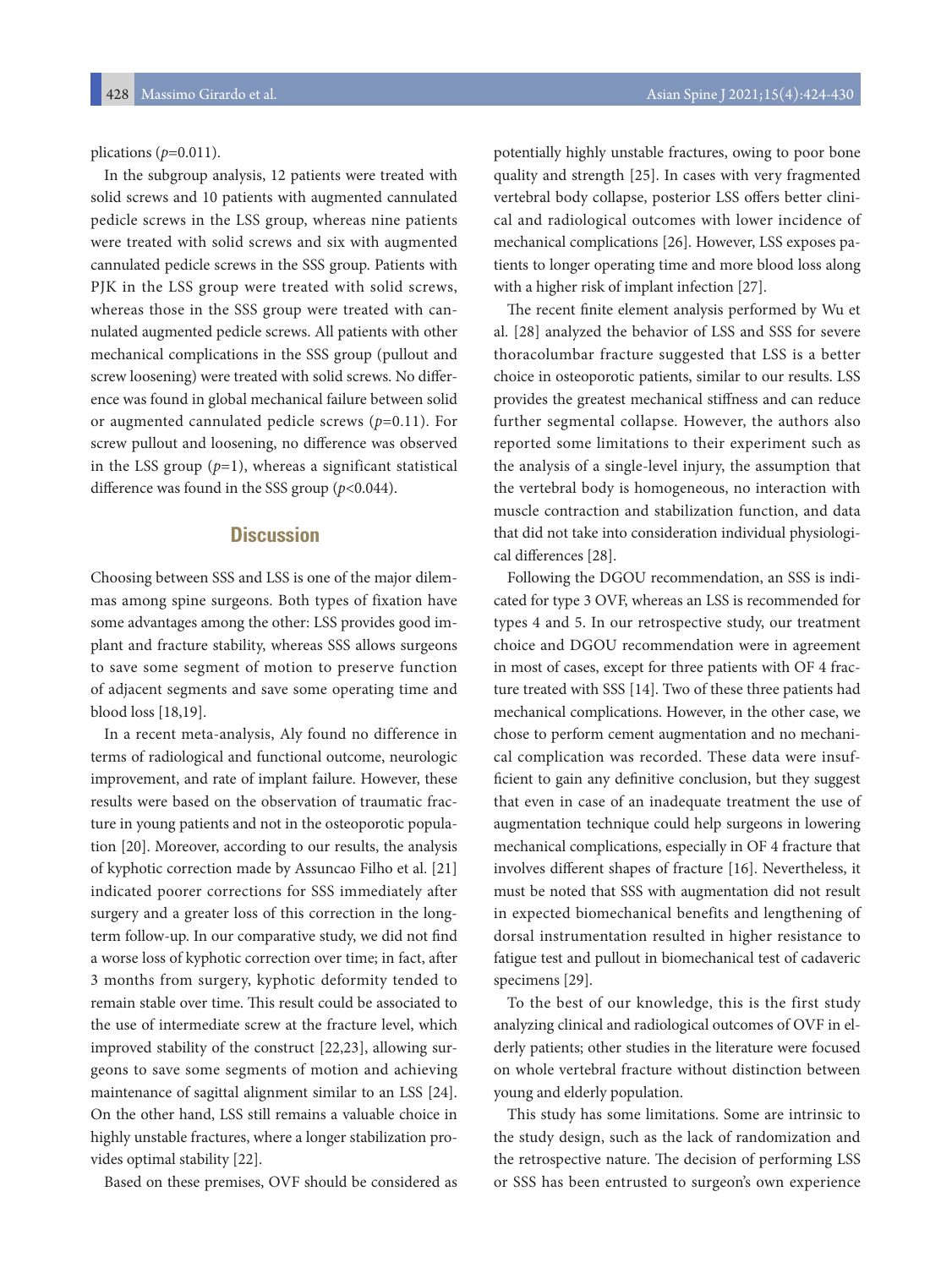and types of fracture, without following DGOU recommendations, because all cases were treated before the development of the classification [16].

Moreover, only a minimum follow-up time was set with 24–48 months. Moreover, the small number of patients and the lack of a priori sample size calculation could be sources of potential bias. No systematic investigation of global spine alignment was performed. This could be considered a source of bias because misalignment of the spine and alterations of spinopelvic parameters could influence global outcomes, as described in an analysis in young and elderly patients [30,31].

# **Conclusions**

Both treatments showed good clinical and radiological results; however, the LSS group showed better BKA correction and lower mechanical complications than the SSS group during the follow-up period.

# **Conflict of Interest**

No potential conflict of interest relevant to this article was reported.

### **References**

- 1. Wood KB, Li W, Lebl DR, Ploumis A. Management of thoracolumbar spine fractures. Spine J 2014;14:145- 64.
- 2. Johnell O, Kanis J. Epidemiology of osteoporotic fractures. Osteoporos Int 2005;16 Suppl 2:S3-7.
- 3. Girardo M, Rava A, Coniglio A, et al. Importance of polymethylmethacrylate augmentation in the treatment of thoracolumbar osteoporotic vertebral fractures. Minerva Ortop Traumatol 2019;70:65-9.
- 4. Girardo M, Rava A, Fusini F, Gargiulo G, Coniglio A, Cinnella P. Different pedicle osteosynthesis for thoracolumbar vertebral fractures in elderly patients. Eur Spine J 2018;27(Suppl 2):198-205.
- 5. Girardo M, Rava A, Aprato A, Masse A, Fusini F. The use of percutaneous vertebral augmentation systems in osteoporotic fractures of thoracolumbar spine. Minerva Ortop Traumatol 2019;70:86-90.
- 6. Girardo M, Cinnella P, Gargiulo G, Viglierchio P, Rava A, Aleotti S. Surgical treatment of osteoporotic thoraco-lumbar compressive fractures: the use of

pedicle screw with augmentation PMMA. Eur Spine J 2017;26(Suppl 4):546-51.

- 7. Gargiulo G, Girardo M, Rava A, et al. Clinical comparison between simple laminectomy and laminectomy plus posterior instrumentation in surgical treatment of cervical myelopathy. Eur J Orthop Surg Traumatol 2019;29:975-82.
- 8. Chotigavanich C, Sanpakit S, Wantthanaapisith T, Thanapipatsiri S, Chotigavanich C. The surgical treatment of the osteoporotic vertebral compression fracture in the elderly patients with the spinal instrumentation. J Med Assoc Thai 2009;92 Suppl5:S109-15.
- 9. Girardo M, Rava A, Gargiulo G, et al. Clinical and radiological union rate evaluation of type 2 odontoid fractures: a comparison between anterior screw fixation and halo vest in elderly patients. J Craniovertebr Junction Spine 2018;9:254-9.
- 10. Lehman RA Jr, Kang DG, Wagner SC. Management of osteoporosis in spine surgery. J Am Acad Orthop Surg 2015;23:253-63.
- 11. Kohno M, Iwamura Y, Inasaka R, et al. Surgical intervention for osteoporotic vertebral burst fractures in middle-low lumbar spine with special reference to postoperative complications affecting surgical outcomes. Neurol Med Chir (Tokyo) 2019;59:98-105.
- 12. Basaran R, Efendioglu M, Kaksi M, Celik T, Mutlu I, Ucar M. Finite element analysis of short- versus longsegment posterior fixation for thoracolumbar burst fracture. World Neurosurg 2019;128:e1109-17.
- 13. Ahsan MK, Mamun AA, Zahangiri Z, et al. Shortsegment versus long-segment stabilization for unstable thoracolumbar junction burst fractures. Mymensingh Med J 2017;26:762-74.
- 14. Schnake KJ, Blattert TR, Hahn P, et al. Classification of osteoporotic thoracolumbar spine fractures: recommendations of the spine section of the German Society for Orthopaedics and Trauma (DGOU). Global Spine J 2018;8(2 Suppl):46S-49S.
- 15. Rollinghoff M, Zarghooni K, Schluter-Brust K, et al. Indications and contraindications for vertebroplasty and kyphoplasty. Arch Orthop Trauma Surg 2010;130:765-74.
- 16. Blattert TR, Schnake KJ, Gonschorek O, et al. Nonsurgical and surgical management of osteoporotic vertebral body fractures: recommendations of the spine section of the German Society for Orthopaedics and Trauma (DGOU). Global Spine J 2018;8(2